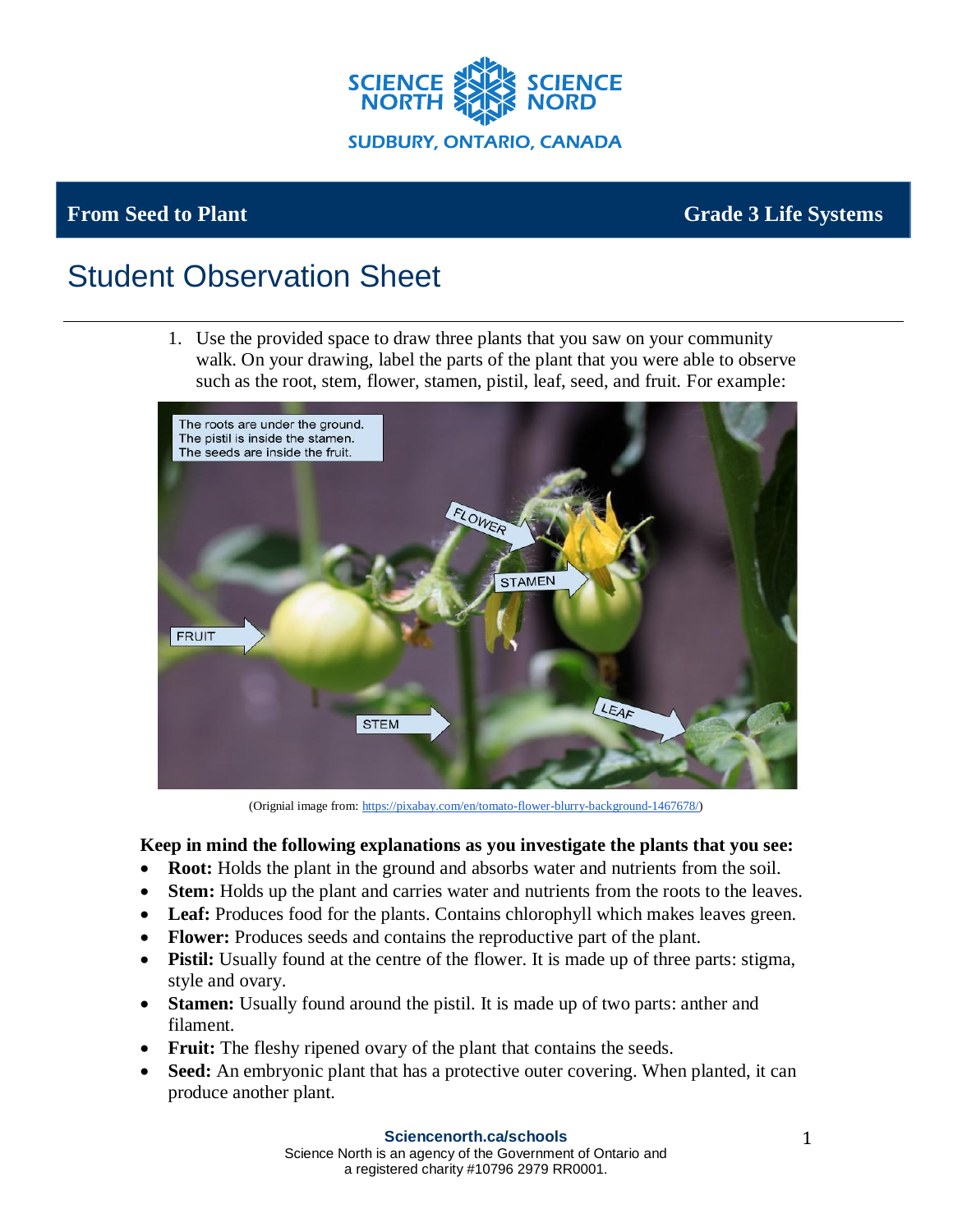Plant 1:

Plant 2:

Plant 3: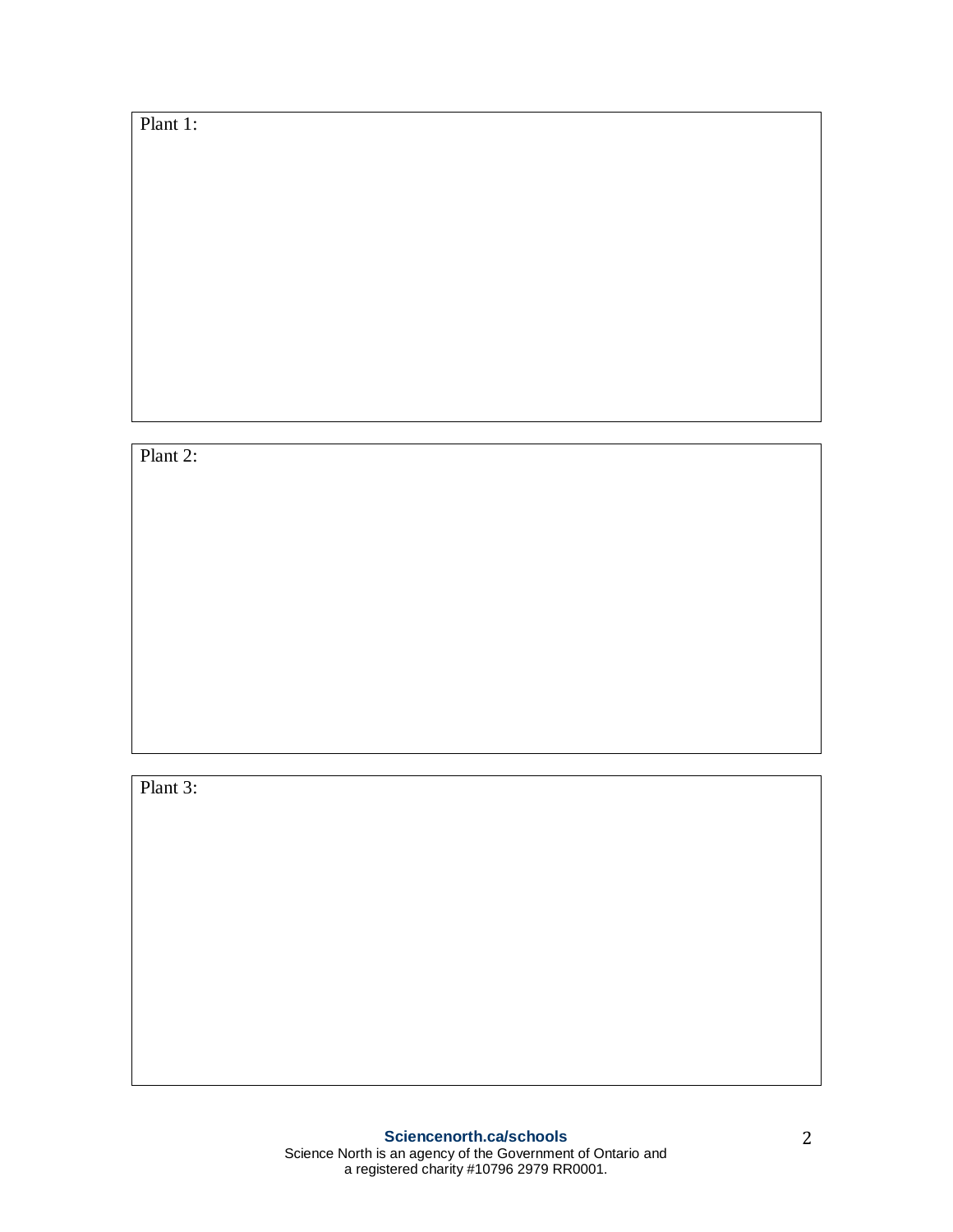2. Observe the seeds provided by your teacher. Select one of the seeds and draw it in the space provided. What is the name of the seed?

3. Now that you have investigated the seed, take some time to research what the fullgrown plant might look like. Draw a diagram of the full grown plant in the space provided and label the root, stem, flower, stamen, pistil, leaf, seed, and fruit. Investigate some of the possible uses for your plant. Who might use it? What benefits might it provide its user?

\_\_\_\_\_\_\_\_\_\_\_\_\_\_\_\_\_\_\_\_\_\_\_\_\_\_\_\_\_\_\_\_\_\_\_\_\_\_\_\_\_\_\_\_\_\_\_\_\_\_\_\_\_\_\_\_\_\_\_\_\_\_\_\_\_\_\_\_\_\_\_\_

\_\_\_\_\_\_\_\_\_\_\_\_\_\_\_\_\_\_\_\_\_\_\_\_\_\_\_\_\_\_\_\_\_\_\_\_\_\_\_\_\_\_\_\_\_\_\_\_\_\_\_\_\_\_\_\_\_\_\_\_\_\_\_\_\_\_\_\_\_\_\_\_

\_\_\_\_\_\_\_\_\_\_\_\_\_\_\_\_\_\_\_\_\_\_\_\_\_\_\_\_\_\_\_\_\_\_\_\_\_\_\_\_\_\_\_\_\_\_\_\_\_\_\_\_\_\_\_\_\_\_\_\_\_\_\_\_\_\_\_\_\_\_\_\_

\_\_\_\_\_\_\_\_\_\_\_\_\_\_\_\_\_\_\_\_\_\_\_\_\_\_\_\_\_\_\_\_\_\_\_\_\_\_\_\_\_\_\_\_\_\_\_\_\_\_\_\_\_\_\_\_\_\_\_\_\_\_\_\_\_\_\_\_\_\_\_\_

\_\_\_\_\_\_\_\_\_\_\_\_\_\_\_\_\_\_\_\_\_\_\_\_\_\_\_\_\_\_\_\_\_\_\_\_\_\_\_\_\_\_\_\_\_\_\_\_\_\_\_\_\_\_\_\_\_\_\_\_\_\_\_\_\_\_\_\_\_\_\_\_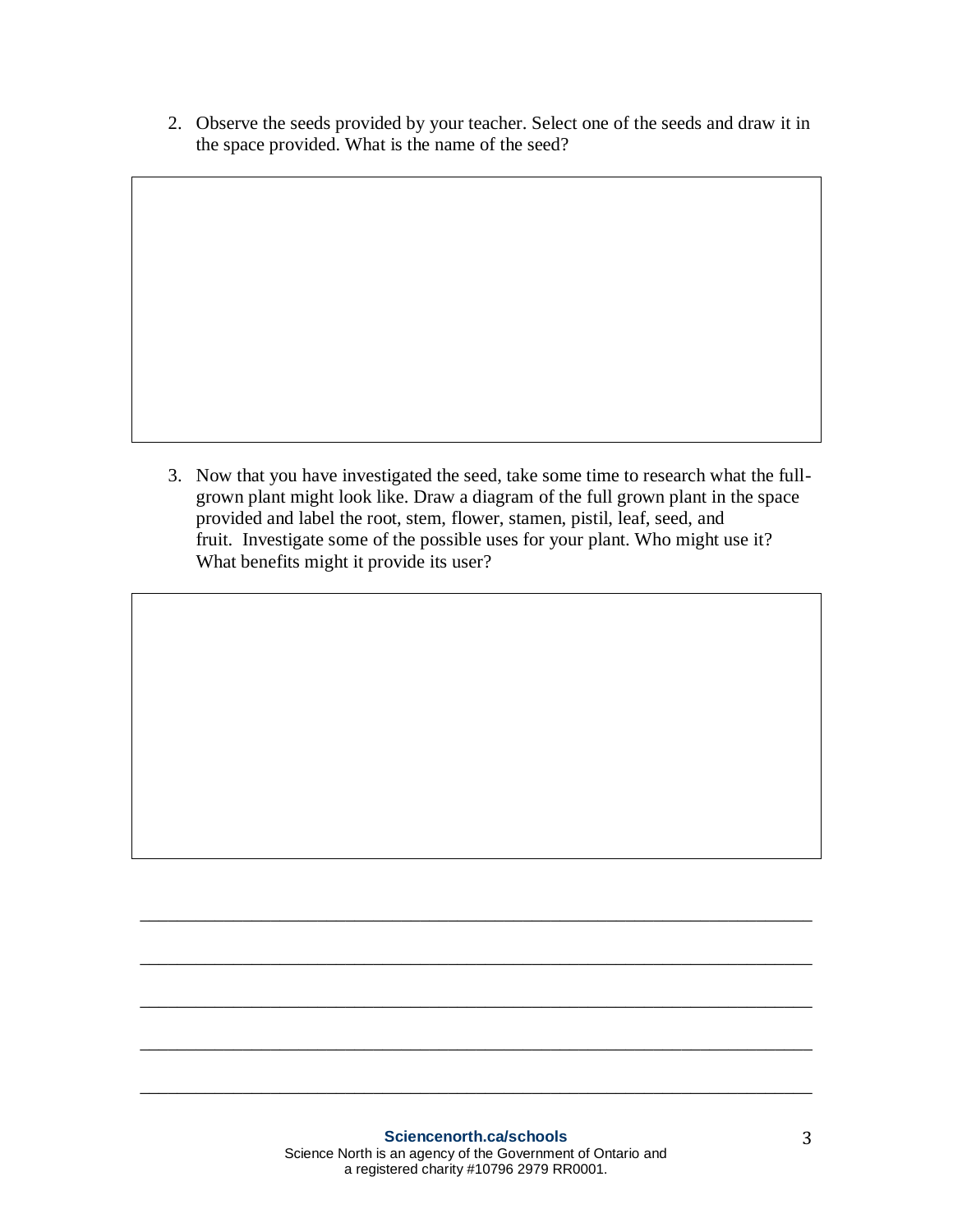4. How long do you think it will take for your plant to grow from a seed to a plant? Why do you think this? Use the space below to draw images of what you think your plant will look like at three different stages.

\_\_\_\_\_\_\_\_\_\_\_\_\_\_\_\_\_\_\_\_\_\_\_\_\_\_\_\_\_\_\_\_\_\_\_\_\_\_\_\_\_\_\_\_\_\_\_\_\_\_\_\_\_\_\_\_\_\_\_\_\_\_\_\_\_\_

| Stage 1 | Stage 2 | Stage 3 |
|---------|---------|---------|
|         |         |         |
|         |         |         |
|         |         |         |
|         |         |         |
|         |         |         |
|         |         |         |
|         |         |         |

## **5. Describe how you will plant your seed.**

a) What materials do you need? \_\_\_\_\_\_\_\_\_\_\_\_\_\_\_\_\_\_\_\_\_\_\_\_\_\_\_\_\_\_\_\_\_\_\_\_\_\_\_

b) How often will you add water? \_\_\_\_\_\_\_\_\_\_\_\_\_\_\_\_\_\_\_\_\_\_\_\_\_\_\_\_\_\_\_\_\_\_\_\_\_

c) How much water will you add? \_\_\_\_\_\_\_\_\_\_\_\_\_\_\_\_\_\_\_\_\_\_\_\_\_\_\_\_\_\_\_\_\_\_\_\_\_

d) What other factors do you need to consider so that your plant can grow?

\_\_\_\_\_\_\_\_\_\_\_\_\_\_\_\_\_\_\_\_\_\_\_\_\_\_\_\_\_\_\_\_\_\_\_\_\_\_\_\_\_\_\_\_\_\_\_\_\_\_\_\_\_\_\_\_\_\_\_\_\_\_\_\_\_\_

\_\_\_\_\_\_\_\_\_\_\_\_\_\_\_\_\_\_\_\_\_\_\_\_\_\_\_\_\_\_\_\_\_\_\_\_\_\_\_\_\_\_\_\_\_\_\_\_\_\_\_\_\_\_\_\_\_\_\_\_\_\_\_\_\_\_

\_\_\_\_\_\_\_\_\_\_\_\_\_\_\_\_\_\_\_\_\_\_\_\_\_\_\_\_\_\_\_\_\_\_\_\_\_\_\_\_\_\_\_\_\_\_\_\_\_\_\_\_\_\_\_\_\_\_\_\_\_\_\_\_\_\_

\_\_\_\_\_\_\_\_\_\_\_\_\_\_\_\_\_\_\_\_\_\_\_\_\_\_\_\_\_\_\_\_\_\_\_\_\_\_\_\_\_\_\_\_\_\_\_\_\_\_\_\_\_\_\_\_\_\_\_\_\_\_\_\_\_\_

\_\_\_\_\_\_\_\_\_\_\_\_\_\_\_\_\_\_\_\_\_\_\_\_\_\_\_\_\_\_\_\_\_\_\_\_\_\_\_\_\_\_\_\_\_\_\_\_\_\_\_\_\_\_\_\_\_\_\_\_\_\_\_\_\_\_

\_\_\_\_\_\_\_\_\_\_\_\_\_\_\_\_\_\_\_\_\_\_\_\_\_\_\_\_\_\_\_\_\_\_\_\_\_\_\_\_\_\_\_\_\_\_\_\_\_\_\_\_\_\_\_\_\_\_\_\_\_\_\_\_\_\_

\_\_\_\_\_\_\_\_\_\_\_\_\_\_\_\_\_\_\_\_\_\_\_\_\_\_\_\_\_\_\_\_\_\_\_\_\_\_\_\_\_\_\_\_\_\_\_\_\_\_\_\_\_\_\_\_\_\_\_\_\_\_\_\_\_\_

e) How often will you record an observation of your plant? \_\_\_\_\_\_\_\_\_\_\_\_\_\_\_\_\_\_\_\_\_

f) Who will you compare your observations with?  $\frac{1}{2}$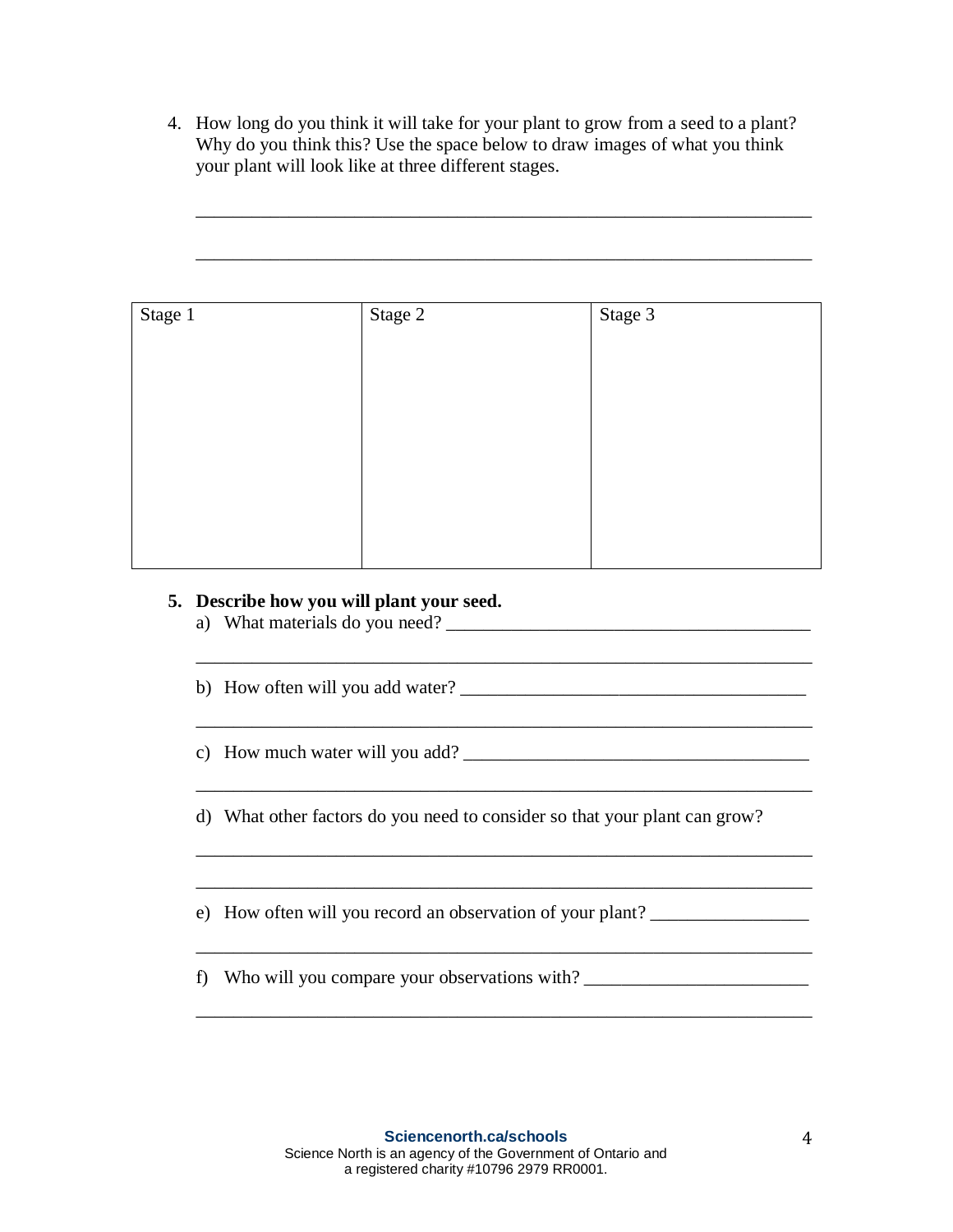6. **Plant Observations** - Depending on the schedule you have selected, complete the information in the spaces provided below.

Consider writing down some of the following information:

- a. How much water did you add to your plant today?
- b. What has the weather been like since you planted your seed? Has it been sunny?
- c. How tall is your plant today?
- d. What changes have you noticed from the last time that you measured your plant?
- e. Is there a difference in the soil? If so, what is the difference?

|                                                     | My observation notes:                                                                                                                                          |
|-----------------------------------------------------|----------------------------------------------------------------------------------------------------------------------------------------------------------------|
| Drawing of my plant:                                | the control of the control of the control of the control of the control of the control of<br><u> 1989 - Johann John Stone, mars eta biztanleria (h. 1989).</u> |
| Day #: $\frac{2}{\sqrt{2}}$<br>Drawing of my plant: | My observation notes:<br><u> 1989 - Johann Stein, marwolaethau a bhann an t-Amhair ann an t-Amhair an t-Amhair an t-Amhair an t-Amhair an</u>                  |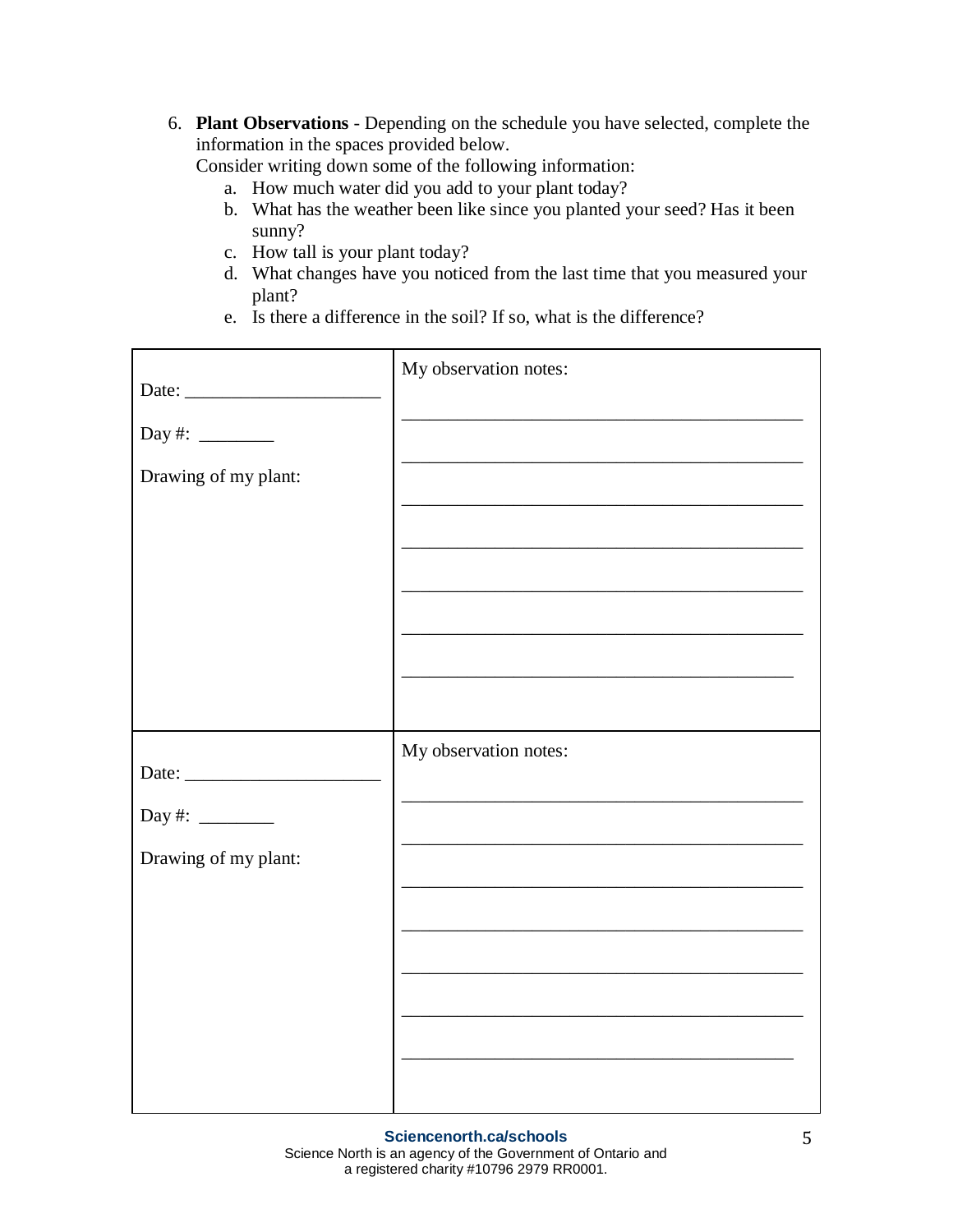|                             | My observation notes:                                                                                                |
|-----------------------------|----------------------------------------------------------------------------------------------------------------------|
| Day #: $\frac{2}{\sqrt{2}}$ |                                                                                                                      |
| Drawing of my plant:        |                                                                                                                      |
|                             |                                                                                                                      |
|                             |                                                                                                                      |
|                             | <u> 1989 - Johann Barbara, marka a shekara tsa 1989 - An tsa 1989 - An tsa 1989 - An tsa 1989 - An tsa 1989 - An</u> |
|                             |                                                                                                                      |
|                             | <u> 1989 - Johann Barn, amerikansk politiker (d. 1989)</u>                                                           |
|                             | <u> 1989 - Johann Stein, marwolaethau a bhann an t-Amhair ann an t-Amhair an t-Amhair an t-Amhair an t-Amhair an</u> |
|                             | My observation notes:                                                                                                |
|                             |                                                                                                                      |
| Day #: $\_\_$               |                                                                                                                      |
| Drawing of my plant:        |                                                                                                                      |
|                             |                                                                                                                      |
|                             |                                                                                                                      |
|                             |                                                                                                                      |
|                             |                                                                                                                      |
|                             |                                                                                                                      |
|                             |                                                                                                                      |
|                             |                                                                                                                      |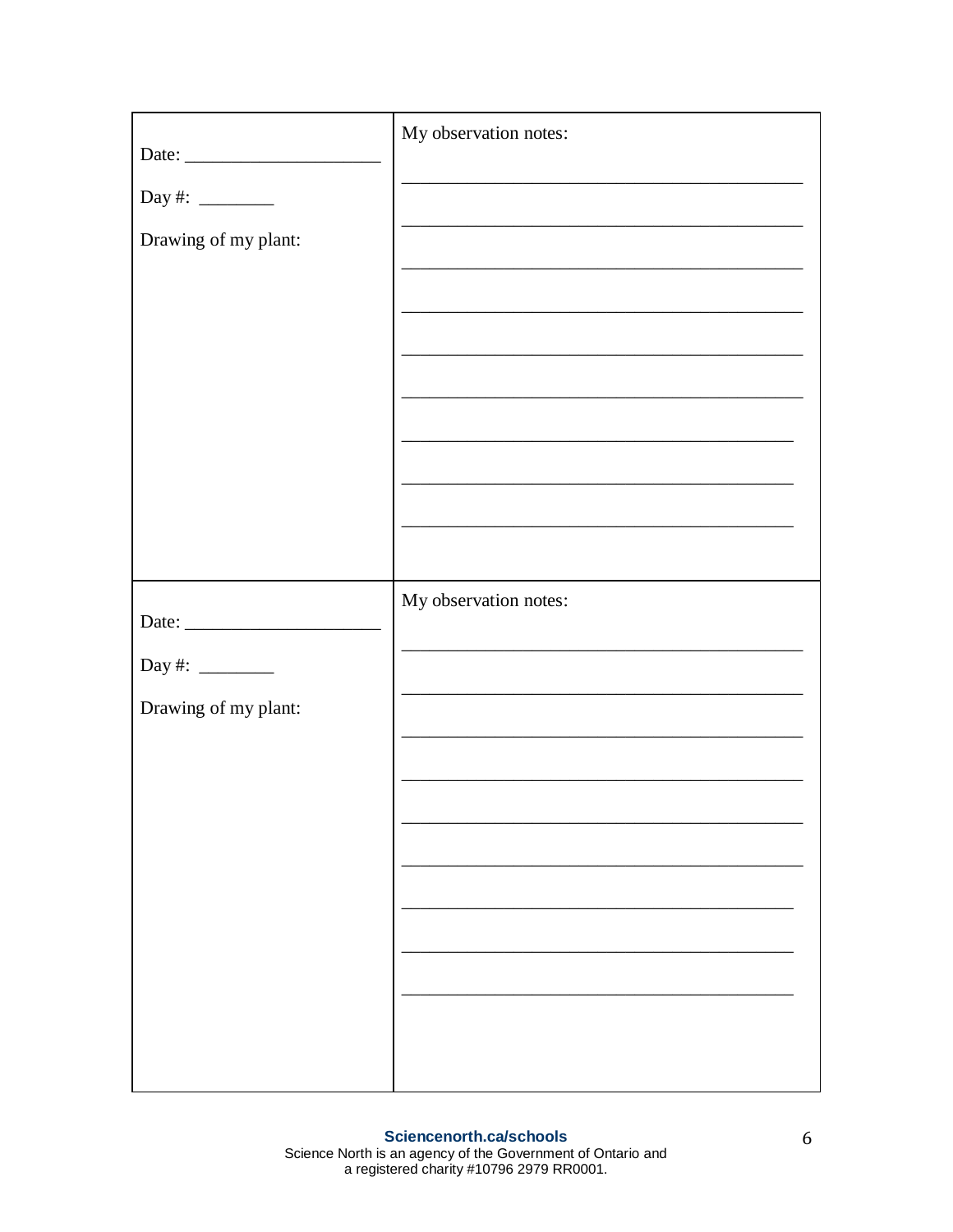| Date:                | My observation notes:                                                                                                |
|----------------------|----------------------------------------------------------------------------------------------------------------------|
| Day #: $\frac{2}{1}$ |                                                                                                                      |
| Drawing of my plant: |                                                                                                                      |
|                      | the control of the control of the control of the control of the control of the control of                            |
|                      | the control of the control of the control of the control of the control of the control of                            |
|                      |                                                                                                                      |
|                      |                                                                                                                      |
|                      | the control of the control of the control of the control of the control of the control of                            |
|                      | <u> 1989 - Johann Stein, marwolaethau a bhann an t-Amhainn an t-Amhainn an t-Amhainn an t-Amhainn an t-Amhainn a</u> |
|                      |                                                                                                                      |
|                      | My observation notes:                                                                                                |
|                      |                                                                                                                      |
| Drawing of my plant: | the control of the control of the control of the control of the control of                                           |
|                      |                                                                                                                      |
|                      |                                                                                                                      |
|                      |                                                                                                                      |
|                      |                                                                                                                      |
|                      |                                                                                                                      |
|                      |                                                                                                                      |
|                      |                                                                                                                      |
|                      |                                                                                                                      |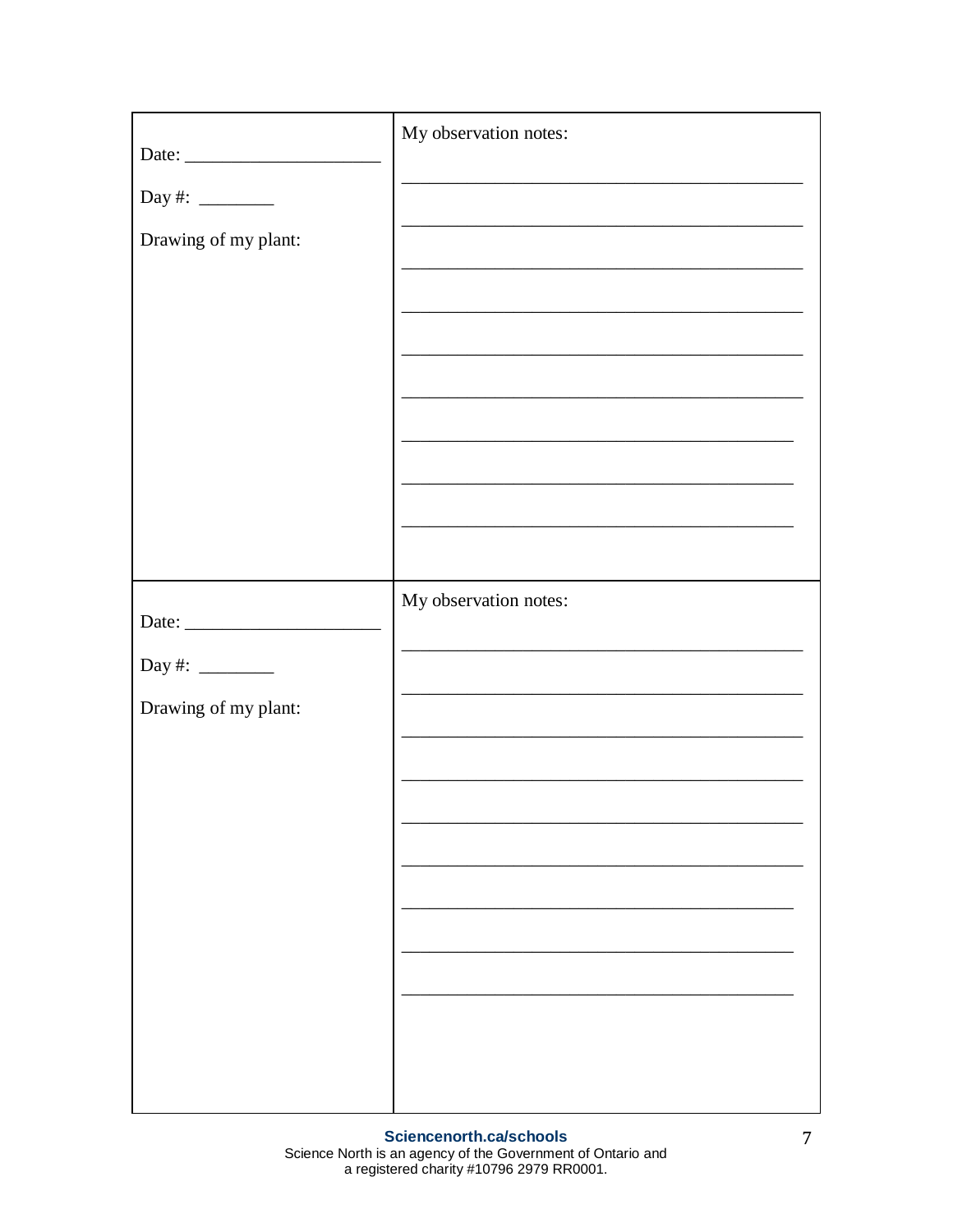|                      | My observation notes:                                                                                                |
|----------------------|----------------------------------------------------------------------------------------------------------------------|
|                      |                                                                                                                      |
| Drawing of my plant: |                                                                                                                      |
|                      |                                                                                                                      |
|                      |                                                                                                                      |
|                      |                                                                                                                      |
|                      |                                                                                                                      |
|                      | <u> 1989 - Johann Barbara, margaret eta idazlearia (h. 1989).</u>                                                    |
|                      |                                                                                                                      |
|                      | the control of the control of the control of the control of the control of the control of                            |
|                      |                                                                                                                      |
| Date: $\frac{1}{2}$  | My observation notes:                                                                                                |
| Day #: $\frac{2}{1}$ |                                                                                                                      |
| Drawing of my plant: |                                                                                                                      |
|                      | <u> 1989 - Johann Stein, marwolaethau a bhann an t-Amhair ann an t-Amhair an t-Amhair an t-Amhair an t-Amhair an</u> |
|                      |                                                                                                                      |
|                      |                                                                                                                      |
|                      |                                                                                                                      |
|                      |                                                                                                                      |
|                      |                                                                                                                      |
|                      |                                                                                                                      |
|                      |                                                                                                                      |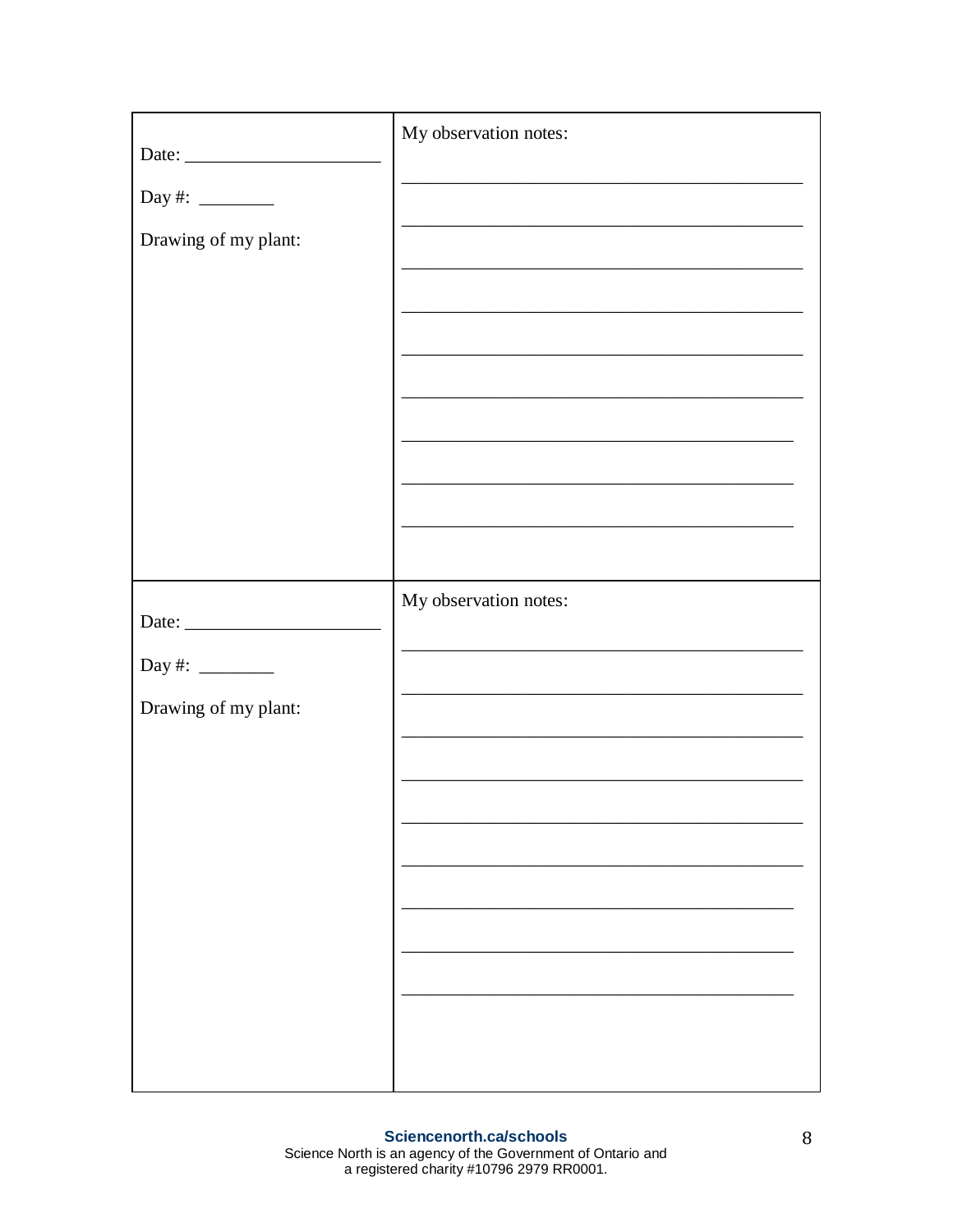|                             | My observation notes:                                                                                                |
|-----------------------------|----------------------------------------------------------------------------------------------------------------------|
| Day #: $\frac{2}{\sqrt{2}}$ |                                                                                                                      |
| Drawing of my plant:        |                                                                                                                      |
|                             |                                                                                                                      |
|                             |                                                                                                                      |
|                             | <u> 1989 - Johann Barbara, marka a shekara tsa 1989 - An tsa 1989 - An tsa 1989 - An tsa 1989 - An tsa 1989 - An</u> |
|                             |                                                                                                                      |
|                             | <u> 1989 - Johann Stein, marwolaethau a bhann an t-Amhair an t-Amhair an t-Amhair an t-Amhair an t-Amhair an t-A</u> |
|                             | <u> 1989 - Johann Stein, marwolaethau a bhann an t-Amhair ann an t-Amhair an t-Amhair an t-Amhair an t-Amhair an</u> |
|                             | My observation notes:                                                                                                |
|                             |                                                                                                                      |
| Day #: $\_\_$               |                                                                                                                      |
| Drawing of my plant:        |                                                                                                                      |
|                             |                                                                                                                      |
|                             |                                                                                                                      |
|                             |                                                                                                                      |
|                             |                                                                                                                      |
|                             |                                                                                                                      |
|                             |                                                                                                                      |
|                             |                                                                                                                      |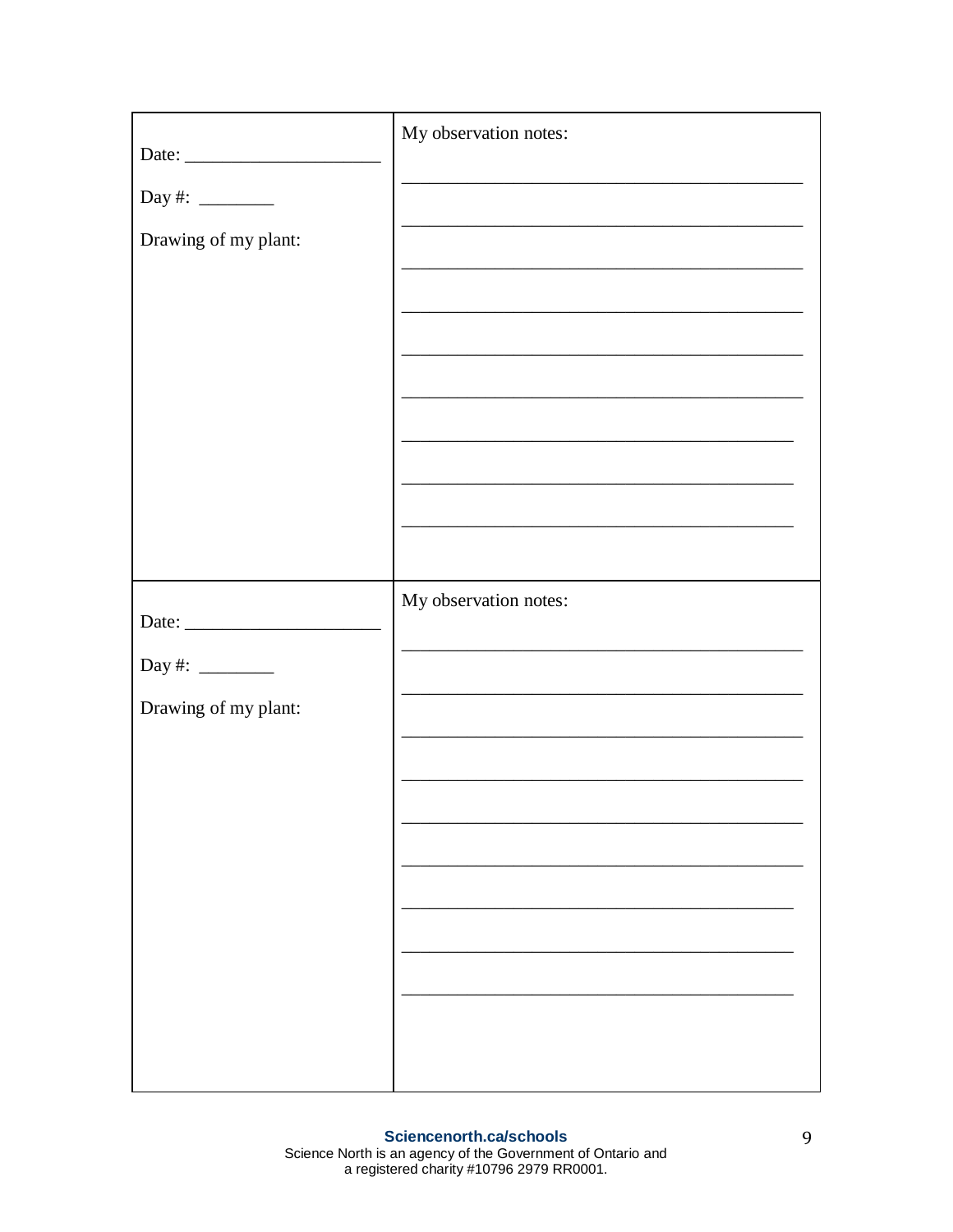| Date:                       | My observation notes:                                                                              |
|-----------------------------|----------------------------------------------------------------------------------------------------|
| Day #: $\frac{2}{1}$        |                                                                                                    |
| Drawing of my plant:        | the control of the control of the control of the control of the control of the control of          |
|                             | <u> 1989 - Johann Stoff, amerikansk politiker (d. 1989)</u>                                        |
|                             |                                                                                                    |
|                             |                                                                                                    |
|                             | <u> 1989 - Johann John Stone, mars et al. (1989)</u>                                               |
|                             | <u> 1989 - Johann Barbara, martxa alemaniar amerikan baratzaren 1980an biztanle arteko hamarka</u> |
|                             |                                                                                                    |
|                             | My observation notes:                                                                              |
| Day #: $\frac{2}{\sqrt{2}}$ |                                                                                                    |
| Drawing of my plant:        | the control of the control of the control of the control of the control of the control of          |
|                             |                                                                                                    |
|                             |                                                                                                    |
|                             |                                                                                                    |
|                             |                                                                                                    |
|                             |                                                                                                    |
|                             |                                                                                                    |
|                             |                                                                                                    |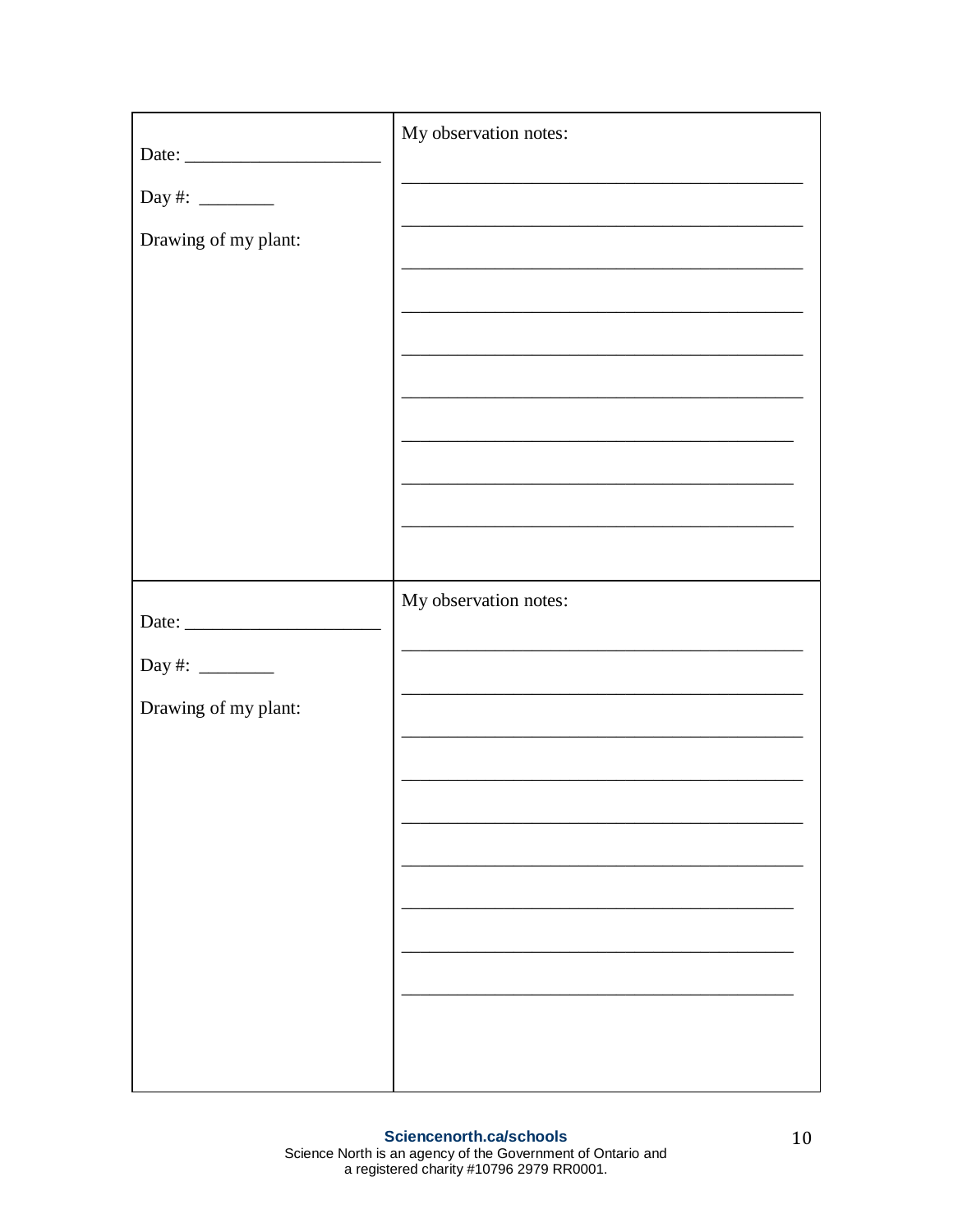| Date:                | My observation notes:                                                                                                                                                                  |
|----------------------|----------------------------------------------------------------------------------------------------------------------------------------------------------------------------------------|
| Day #: $\frac{2}{1}$ |                                                                                                                                                                                        |
| Drawing of my plant: |                                                                                                                                                                                        |
|                      | <u> 1989 - Johann Barn, mars ann an t-Amhair an t-Amhair ann an t-Amhair an t-Amhair an t-Amhair an t-Amhair an t-</u>                                                                 |
|                      |                                                                                                                                                                                        |
|                      |                                                                                                                                                                                        |
|                      | <u> 1989 - Johann John Stone, mars eta biztanleria (h. 1989).</u>                                                                                                                      |
|                      |                                                                                                                                                                                        |
|                      |                                                                                                                                                                                        |
|                      | My observation notes:                                                                                                                                                                  |
| Day #: $\frac{2}{1}$ |                                                                                                                                                                                        |
| Drawing of my plant: | the control of the control of the control of the control of the control of the control of<br>the control of the control of the control of the control of the control of the control of |
|                      |                                                                                                                                                                                        |
|                      |                                                                                                                                                                                        |
|                      |                                                                                                                                                                                        |
|                      |                                                                                                                                                                                        |
|                      |                                                                                                                                                                                        |
|                      |                                                                                                                                                                                        |